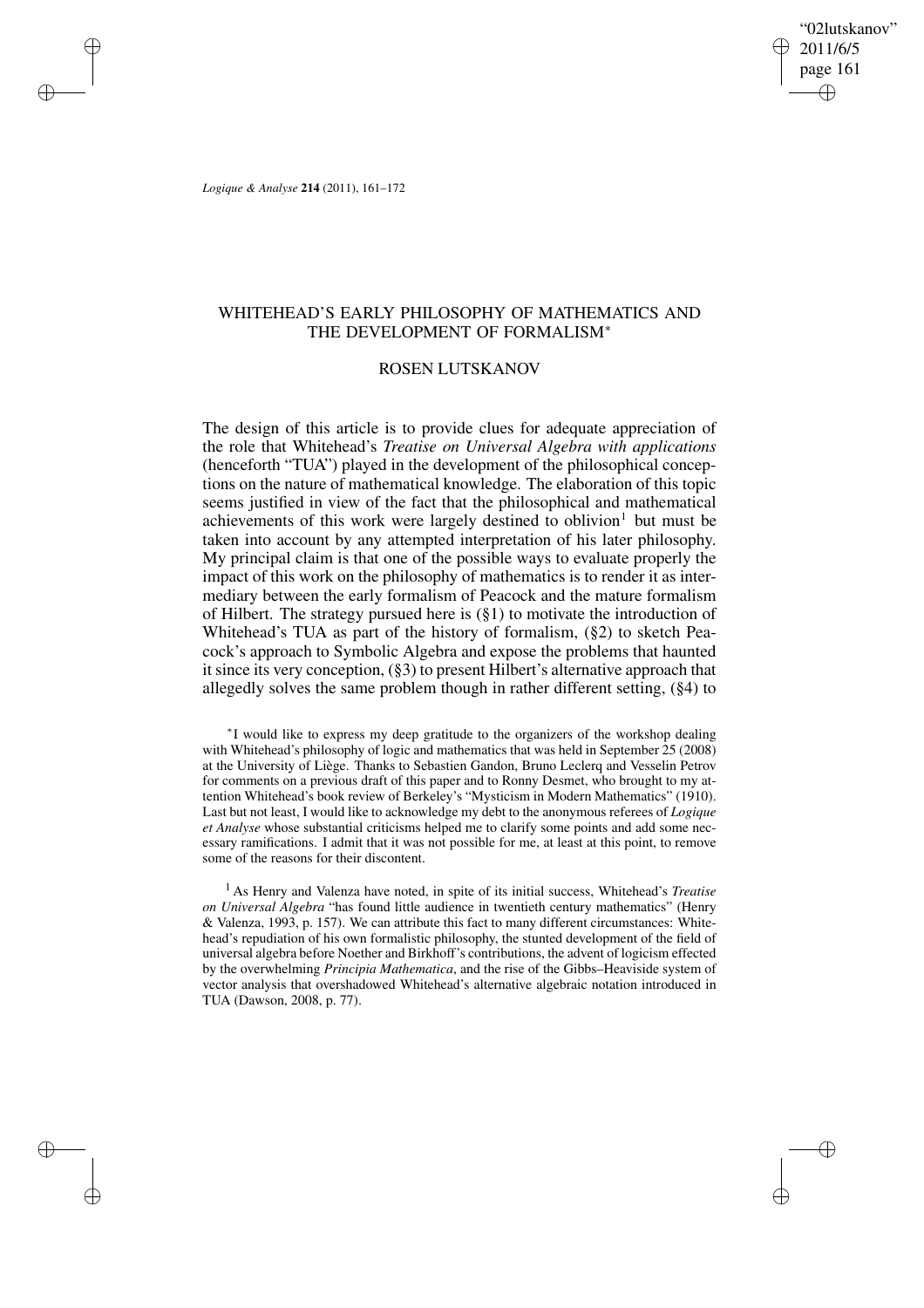✐

✐

### 162 ROSEN LUTSKANOV

explain why Whitehead's Universal Algebra can be viewed as the unnoticed missing link in the development of formalism.

\*\*\*

(§1) Recently the range of significance of the term "formalism" — one of the well-established brand labels in philosophy of mathematics — was somewhat blurred. The ranks of formalists were populated by new figures and the history of formalism was prolonged backwards. This is mainly due to Michael Detlefsen who in his recently published exquisite survey acknowledged that "Formalism is not a single viewpoint concerning the nature of mathematics. Rather, it is a family of related viewpoints sharing a common framework. The basic component of this framework is ... the recognition of the nonrepresentational role of language in mathematical reasoning" (Detlefsen, 2005, pp. 236–237). The "nonrepresentational" character of mathematics is guaranteed by two methodological assumptions dubbed "creativism" (the idea that the essence of mathematics is its freedom to create new symbolic forms disregarding the problem of the "evaluation of content") and "symbolism" (the liberal admittance of "nonsemantical uses of signs")<sup>2</sup> (Detlefsen 2005, p. 263). Furthermore, he identified the honorable bishop Berkeley as the first exponent of this view and distinguished Peacock and Hilbert as his most influential disciples. What strikes the eye here is the fact that Detlefsen made no attempt to explore the development of formalism in the considerable period of time which separates Peacock from Hilbert. Were there any proponents of formalism in the interval between them? No doubt, if we put aside the German pre-formalistic predecessors of Hilbert (some of whom are mentioned in the concluding remarks below), one of the primary suspects is Whitehead, who developed his universal algebra in Cambridge as direct descendant of the algebraic school of Peacock, Gregory, Boole and

✐

✐

✐

 $2$ The creativist doctrine is probably the chief reason for the general appeal of formalism because it completely removes the vexatious epistemological scruples that haunted mathematics throughout its history. But it must not blind us to the fact that although the meaning of mathematical signs does not come into play in formal derivations, it still is crucially important for the construction of formal axiomatic systems which are usually devised with particular interpretation in mind. Thanks to the anonymous referee who brought forth this point.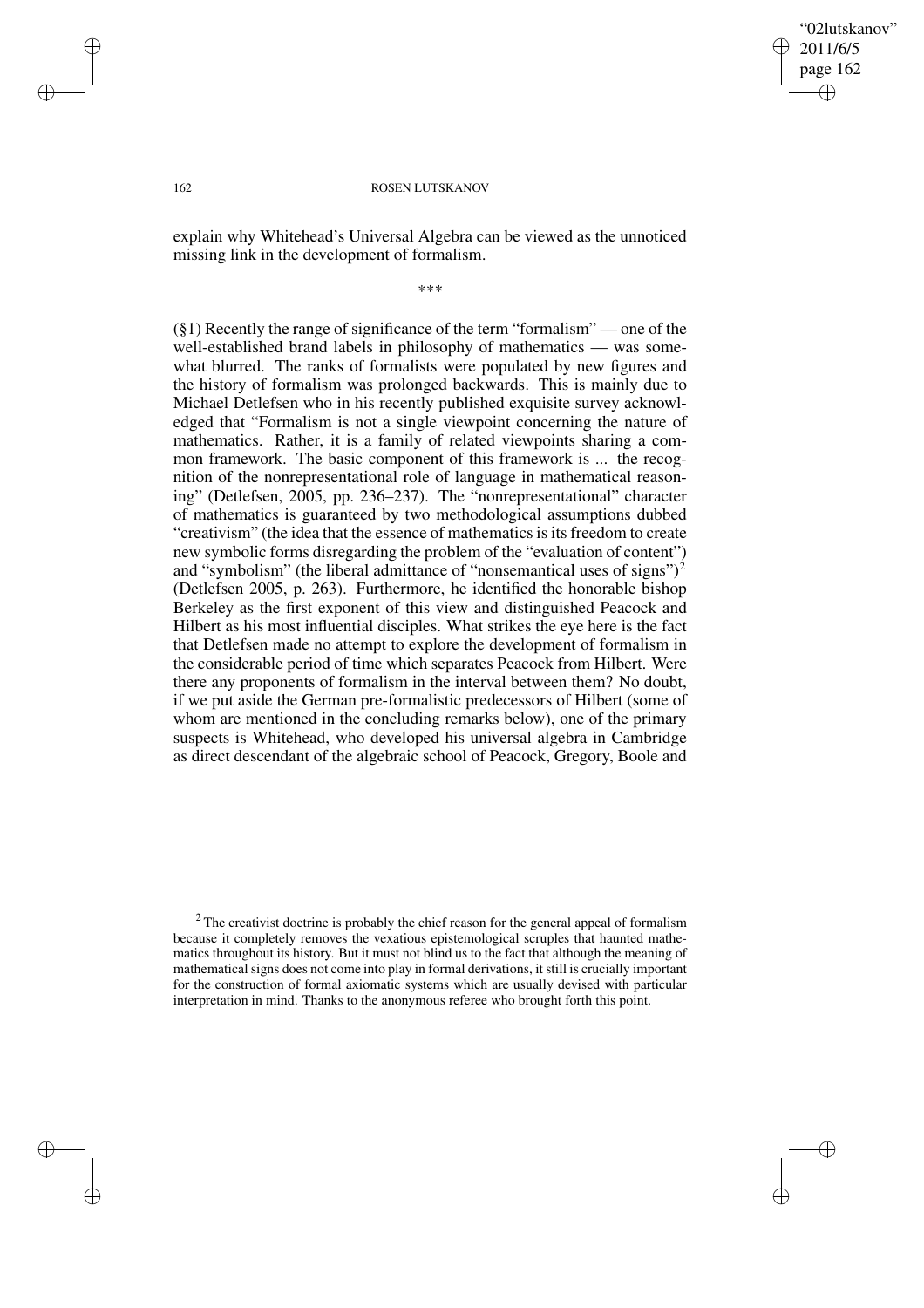WHITEHEAD'S EARLY PHILOSOPHY OF MATHEMATICS - FORMALISM 163

"02lutskanov" 2011/6/5 page 163

✐

✐

✐

✐

Hamilton and shared with Hilbert a tutor<sup>3</sup> and common pejorative appellation.<sup>4</sup> But to see how he fits in here, we first need to examine briefly the views of the formalist top-liners: Peacock and Hilbert.

✐

✐

✐

✐

(§2) In his *Treatise on Algebra* (1830), Peacock introduced Symbolic Algebra as "the science which treats of the combinations of arbitrary signs and symbols by means of defined though arbitrary laws" (Peacocke, 1830), §78. Moreover, as far as the "signs" and "symbols" employed in algebraic calculation have no provisory intended interpretation but the results of calculation are supposed to be numerically interpretable in principle, he added in the introduction that "[i]nterpretation is necessary for the final result of reasoning but need not be applied to the intermediate parts of the process which leads to that result" (Peacocke, 1830, p. xiv). This means that the laws of the science of algebra are subject to two general requirements: they have to be "consistent" (as far as inconsistency implies non-interpretability) and "useful" (which means that they have to obey certain arithmetic regularities<sup>5</sup>). The satisfaction of the last requirement was seen to be guaranteed by the so-called *Principle of Permanence of Equivalent Forms* (PPEF) according to which "... if we discover an equivalent form in Arithmetical Algebra or any other subordinate science, when the symbols are general in form though

<sup>3</sup> Felix Klein: since 1885 Klein was Hilbert's mentor and even directed his work on algebraic geometry (Rowe, 2003, p. 49) and at the same time was frequent guest of Whitehead's friend and colleague Andrew Forsyth at Trinity College and inspired his own work on non-Euclidean geometry (Dawson, 2008, p. 69). This fact has crucial importance in the present context, as far as Klein's main methodological concern (codified in the so-called "Erlanger Programm") was to secure the unity of the constantly proliferating mathematical theories while both Hilbert's and Whitehead's mathematical work may be seen as driven by the same desire (Stump, 1997, p. 390). Formalism is a natural strategy in this setting because it seems possible to extract the common core of mathematical theories through examination of the invariant features of their formal presentation.

<sup>4</sup> "Formalist": It is commonly believed that Brouwer introduced the term "formalism" in 1912 (in his inaugural lecture at the University of Amsterdam) just to ridicule Hilbert's philosophical views (Brouwer, 1913, p. 82), but as a matter of fact Whitehead rejected his own "formalist" position two years before, in his first and only book review (Whitehead, The Philosophy of Mathematics, 1910, p. 239).

<sup>5</sup> The latter condition seems justified in view of the fact that symbolic algebra was viewed as generalization of ordinary arithmetic that is not "useless and barren speculation" but assumes the applicability of its results in the narrow domain of natural numbers. As Detlefsen himself noted, this can be spelled out in today's mathematical parlance as the statement that symbolic algebra has to be conservative extension of ordinary arithmetic (Detlefsen, 2005, p. 273). This seems reasonable because in the absence of general model theory "interpretable" boils down to "arithmetically interpretable" which does not hold for people like Hilbert who worked in a pretty different context.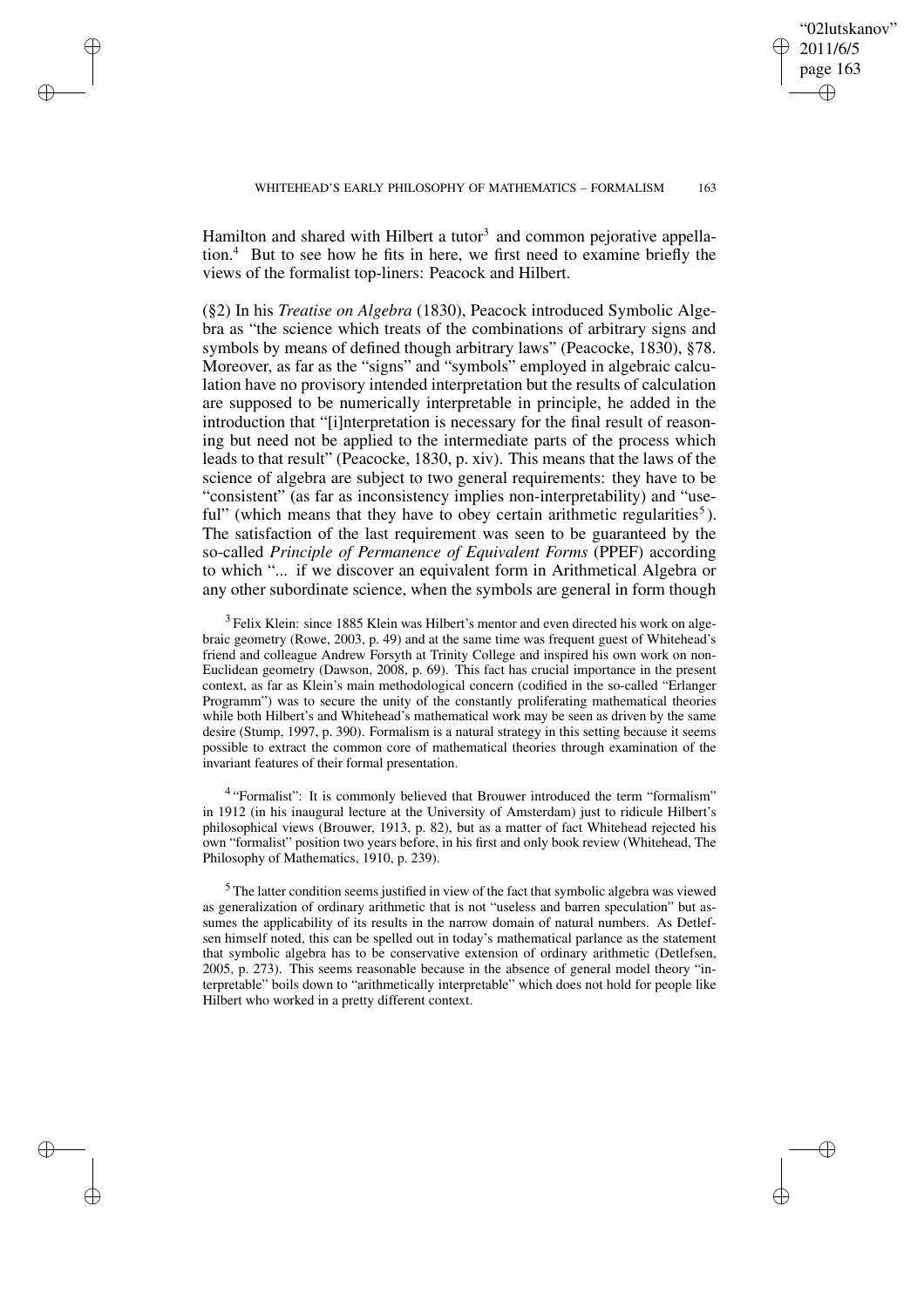"02lutskanov" 2011/6/5 page 164 ✐ ✐

✐

✐

#### 164 ROSEN LUTSKANOV

specific in their nature, the same must be an equivalent form, when the symbols are general in their nature as well as in their form" (Peacocke, 1830), §132. What has crucial importance here is that according to Peacock the fact that a system of Symbolic Algebra conforms to PPEF does not imply that its laws are justified by or founded on the laws of ordinary arithmetic. On the contrary, Symbolic Algebra is a "science of suggestion", its laws are "arbitrary conventions", its postulates — "arbitrary assumptions" (Peacocke, 1830, pp. vii–viii). The reason is evident: conformance to PPEF is necessary but not sufficient condition for applicability (i.e. validity in the restricted domain of natural numbers) as far as there is an indefinite number of non-equivalent systems of Symbolic Algebra obeying the principle of permanence but ostensibly devoid of numerical content.

The admission of non-interpretable subsidiary expressions was vital for the newly born science of Symbolic Algebra and was later adopted by Boole, who affirmed in his *Laws of Thought* (1854) that "the validity of a conclusion arrived at by symbolical process of reasoning, does not depend upon our ability to interpret the formal results which have presented themselves in the different stages of the investigation" (Boole, 1854, pp. 67–68). However, the second generation of Cambridge algebraists that applied Peacock's mathematical techniques to the study of logic was equally dissatisfied of the impossibility to justify mathematically the use of non-interpretable elements. It was not Boole, but De Morgan that expressed their common discontent: "We have shown the symbol  $\sqrt{-a}$  to be void of meaning, or rather self-contradictory and absurd. Nonetheless, by means of such symbols a part of algebra is established which is of great utility. It depends upon the fact, which must be verified by experience, that the common rules of algebra may be applied to these expressions without leading to any false results. An appeal to experience of this nature appears to be contrary to the first principles laid down at the beginning of this work. We cannot deny that it is so in reality, but it must be recollected that it is but a small and isolated part of an immense subject" (De Morgan, 1910, p. 51). So, both Peacock and his followers admitted that even if we conform to the principle of permanence we can get no proper epistemological ground for the use of Symbolic Algebra employing numerically non-interpretable elements. That is why, the succeeding generations of mathematicians sought to justify mathematical speculation through philosophical reflection (predominantly in a neo-Kantian fashion). Hamilton, for example, conceived Algebra as a "Science of Pure Time" and noted that it is to be grounded on a priori intuitions,<sup>6</sup>

✐

✐

✐

<sup>&</sup>lt;sup>6</sup> "The argument to the conclusion that the notion of time can be unfolded into an independent Pure Science or that a Science of Pure Time is possible, rests chiefly on the existence of certain a priori intuitions, connected with that notion of time" (Hamilton, 1837).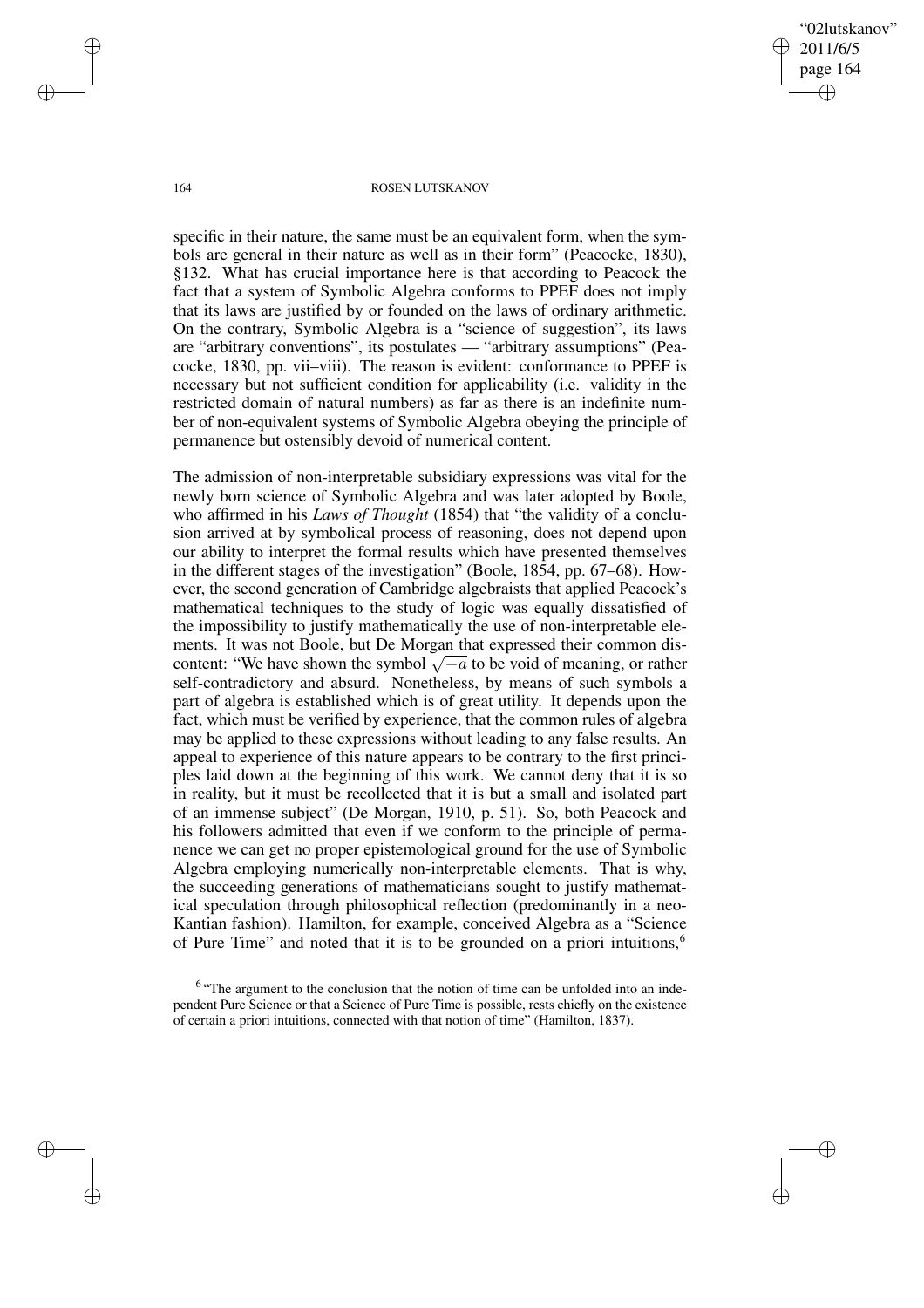### WHITEHEAD'S EARLY PHILOSOPHY OF MATHEMATICS – FORMALISM 165

✐

✐

✐

✐

while Cayley invited his fellow thinkers to "put the doctrine of Imaginaries upon a sound philosophical basis" just like Kant did for the negative ones in his *Über die negativen Grössen in der Weltweisheit*. <sup>7</sup> Later the solutions proposed by Hamilton and Cayley were severely criticized; in particular, the latter was condemned for being "in search of a philosophy": "Cayley overtly asks the question, 'What is the meaning of an imaginary point?' after having carefully explained to us how mathematicians are led analytically, i.e. by algebraic symbolism, to the notion of imaginary points. If the explanation is a real one, what more can philosophy do for us in the matter?" (Berkeley, 1910, p. 69). In sum, the whole development starting with Peacock's Treatise and culminating in the works of Boole, De Morgan, Hamilton and Cayley seemed flawed because they (overtly or not) recognized the impossibility to justify intra-mathematically the mathematician's recourse to noninterpretable algebraic forms (paradigmatically, imaginary numbers). This obstacle was removed by Hilbert and his pupils who wrestled with the same problem, provoked by the use of finitely non-interpretable set-theoretic entities (the so-called 'transfinite elements').

(§3) Following Detlefsen's juxtaposition, it is easy to detect the similarities between Peacock's Symbolic Algebra and Hilbert's Proof Theory: (a) like Peacock, Hilbert made a distinction between real [finite] and ideal [transfinite] elements in mathematics; (b) also like Peacock, he saw this distinction as being at least partially a distinction between those parts of mathematics that purport to express an independently given reality, and those parts of mathematics that are pure creations of the mind whose purpose is to preserve mathematical reasoning in a simple and inferentially efficient form; (c) like Peacock again, Hilbert subscribed to an essentially Berkeleyan conception of language, a conception according to which the cognitive significance of some parts or uses of language lies in their capacity to guide reasoning or inference without essential adversion to some particular interpretation; (d) finally, just like Peacock, Hilbert accepted the existence of two basic constraints on the use of symbolical methods in mathematics — namely, that they have to be consistent and "useful", i.e. interpretable in the contentually meaningful domain of mathematical discourse (Detlefsen, 2005, p. 291). Furthermore, the comparison between the two approaches can be based on the following features of Hilbert's metamathematical program that qualify it as paradigmatically formalistic: (a) Hilbert conceived mathematical proof as "purely formal manipulation of definite signs according to fixed rules"

"02lutskanov" 2011/6/5 page 165

✐

✐

✐

 $7$ This queer suggestion can be found in his Presidential Address to the British Association read in September 1883, which was published later in the eleventh volume of his *Collected Mathematical Works* (Cayley, 1896, p. 434).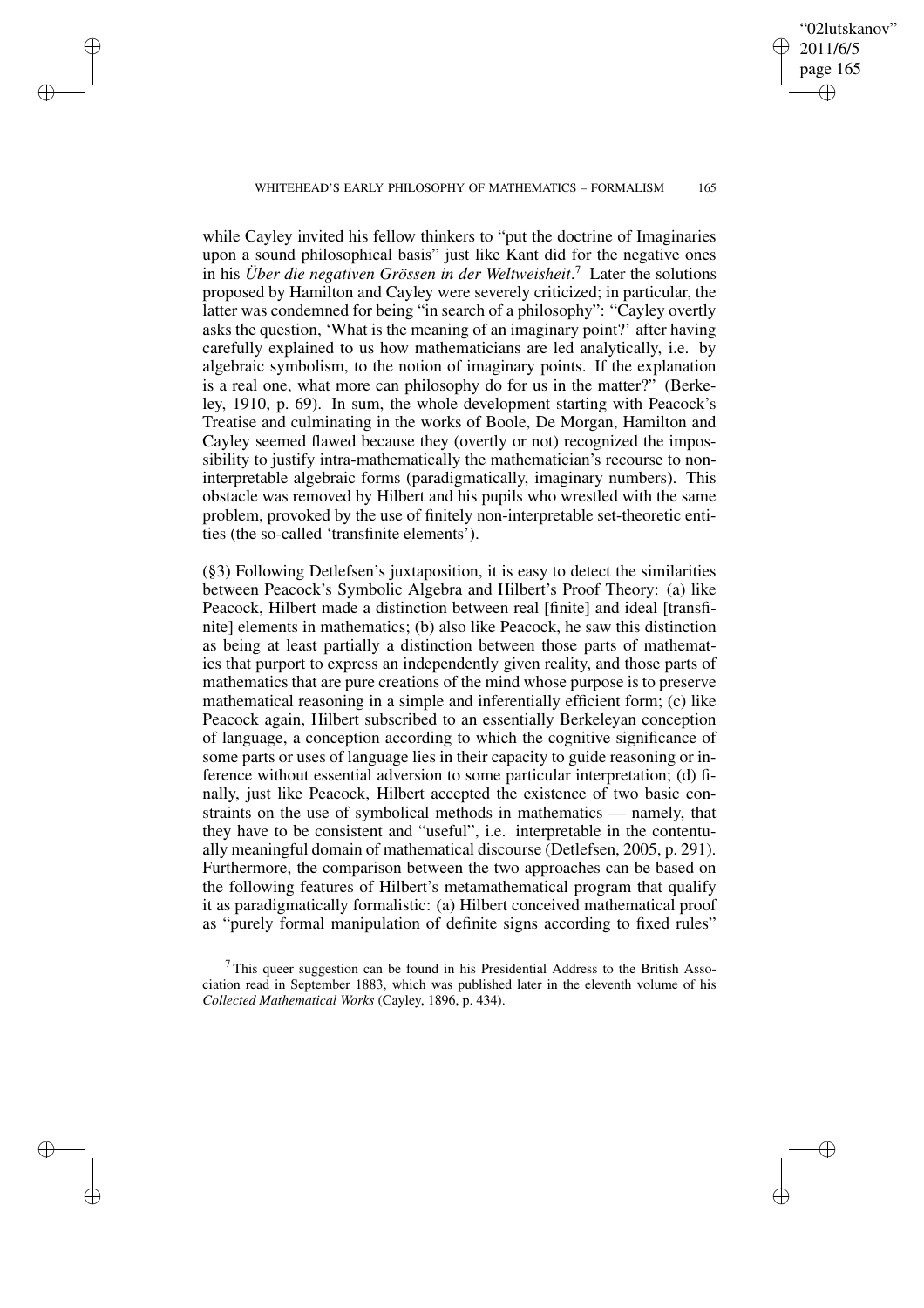"02lutskanov" 2011/6/5 page 166 ✐ ✐

✐

✐

#### 166 ROSEN LUTSKANOV

which does depend on their contentual interpretation;<sup>8</sup> (b) Hilbert strived to detach mathematical reasoning from its intuitive origins by viewing the basic notions of mathematical theories not as referring to some independently existing entities but as implicitly defined by the axioms of the theory in question; (c) Hilbert differentiated between "real" (intuitively interpretable) and "ideal" (intuitively non-interpretable) elements of the theory squarely in line with the traditional algebraic discrimination between "real" and "imaginary" numbers.

The most important difference between Peacock and Hilbert, however, stems from the fact that the latter emphasized the importance of one particular kind of consistency proofs (dubbed "finitistic") and suggested that the use of expanded mathematical systems containing ideal elements can be justified by such proof of consistency (a claim that Peacock would never accept as plausible). In his famous *Mathematical Problems* lecture Hilbert maintained that "if it can be proved that the attributes assigned to the concept can never lead to a contradiction by the application of finite number of logical processes, I say that the mathematical existence of the concept is thereby proved"<sup>9</sup> (Hilbert, Mathematical problems, 1902). In fact, Hilbert claimed that the finitistic consistency proof establishes "reliability" (or "usefulness"): "such a finitistic consistency proof would entail that the infinistic mathematics could never prove a meaningful real statement that would be refutable in finitistic mathematics, and hence that infinistic mathematics is reliable" (Raatikainen, 2003, p. 160). In other words, the consistency proof actually establishes the conservativity of transfinite (ideal) mathematics over its finite (real) fragment, i.e. the fact that whenever a 'real' proposition can be proved by 'ideal' means, it can also be proved by 'real', finitary means (Zach, 2003, pp. 88–92). That is why, in his Münster lecture *Über das Unendliche* Hilbert affirmed that "there is a condition, a single but absolutely necessary one, to which the use of the method of ideal elements is subject, and that is the proof of consistency; for, extension by the addition of ideals is legitimate only if no contradiction is thereby brought about in the old, narrower domain, that is, if the relations that result for the old objects whenever the ideal objects

<sup>8</sup> Let us recollect here that Peacock used for the same purpose the nearly logically equivalent expression "science which treats of the combinations of arbitrary signs and symbols by means of defined though arbitrary laws".

<sup>9</sup> As is well known, the idea that the existence of some set of mathematical objects can be derived from the consistency of the formal axiomatic system which characterizes them, and that their existence in turn bestows meaning or intended interpretation to the "formula game of pure mathematics" was severely criticized by Frege in his correspondence with Hilbert (Bochenski, 1970, pp. 292–293).

✐

✐

✐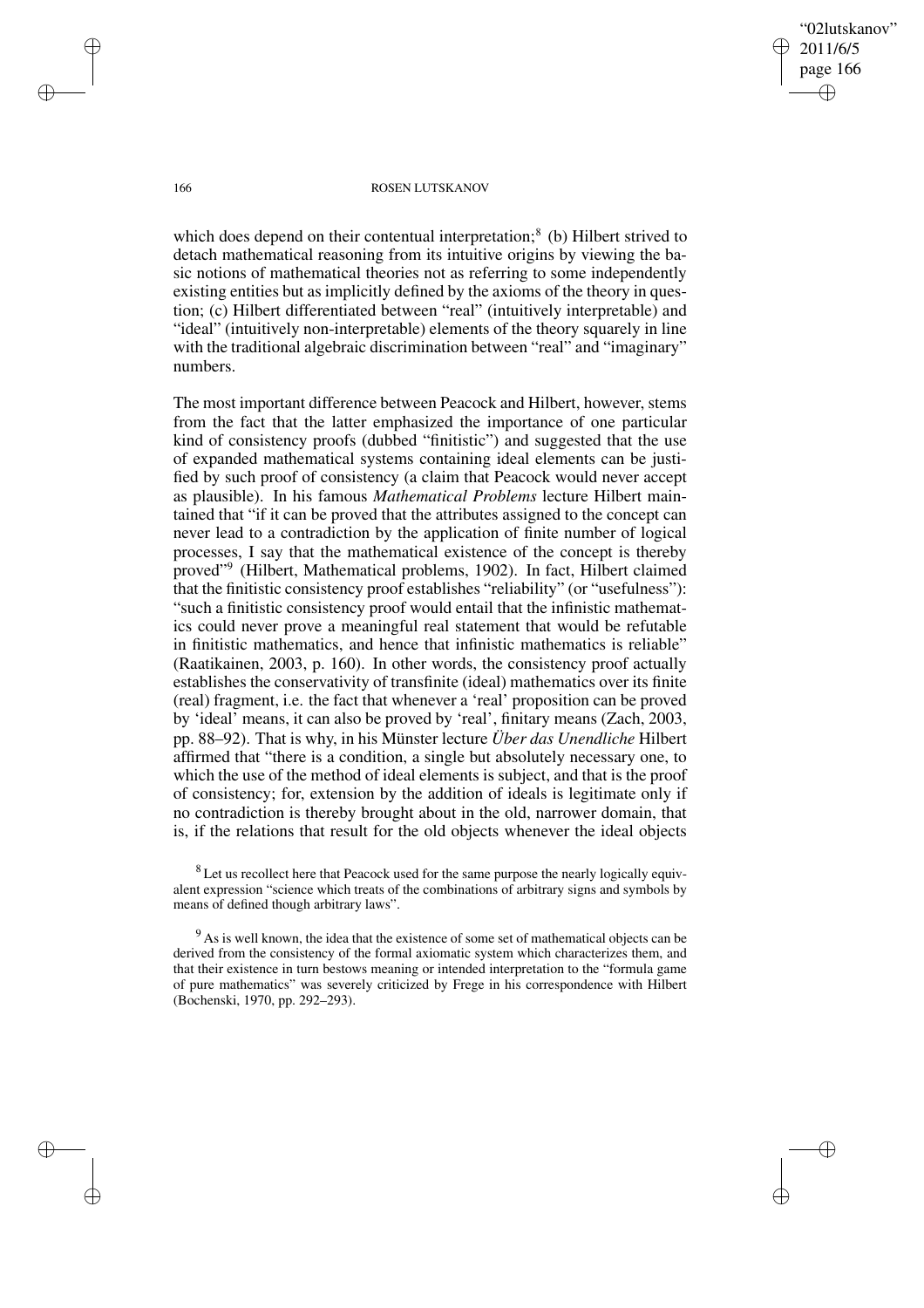#### WHITEHEAD'S EARLY PHILOSOPHY OF MATHEMATICS - FORMALISM 167

✐

✐

✐

✐

"02lutskanov" 2011/6/5 page 167

✐

✐

✐

✐

are eliminated are valid in the old domain" (Hilbert, 1926). In other words, Hilbert realized that (pace Peacock) there is specific kind of proof of consistency (finitary proof of consistency) establishing simultaneously the consistency and the "usefulness" (in other words, conservativity) of the expanded systems of mathematics. Such a proof of consistency serves the task of justifying intra-mathematically the use of 'ideal objects' thus making their extramathematical (that is to say, philosophical) justification superfluous. So it occurs that the final outcome of the development of Hilbert's Program (in its canonic Bernaysean presentation) was intended to be the complete separation of mathematics from philosophy effected by the internal methodological justification of mathematical knowledge: "We must make the concept of mathematical proof itself the object of an [mathematical] investigation just as ... philosopher criticizes reason itself" (Hilbert, 1918) because "The task falling to metamathematics vis-à-vis the system of mathematics is analogous to the task which Kant ascribed to the critique of reason vis-à-vis the system of philosophy"<sup>10</sup> (Bernays, 1930). Thus the gravest difficulty haunting pure mathematics was solved, the philosophical ratification of mathematical theories was conceived as superfluous, and accordingly nothing was standing in the way of the (purportedly) metaphysically neutral system-building of pure mathematics.

(§4) What was the role that played Whitehead in the whole story? In a nutshell, I am prepared to argue that he provided the historically first attempt, predating the development of Hilbert's program with more than two decades,<sup>11</sup> to render consistency proofs as providing epistemological sanction for the systems of pure mathematics. First of all, while writing TUA he was arch-formalist, just like Peacock before him and Hilbert after him. Moreover, he was part of Cambridge's algebraic lineage and was aware of the difficulties it presented.<sup>12</sup> So it is not strange at all, that he himself propounded a solution, and even a revolutionary one. First of all, in the opening chapter of TUA (bearing the name *On the nature of a calculus*) he demarcated the subject of pure mathematics in broadly formalist fashion arguing that (a) mathematics is formal ("the meaning of propositions forms no part of

<sup>10</sup> Translated in English by Paolo Mancosu and Ian Mueller for *The Bernays Project*.

 $11$  It is true that Hilbert stressed the importance of consistency proofs in his 1900 Paris address, but the rigorous development of his program implementing a model-theoretical rendering of consistency and precisely delimited finite standpoint had to wait for more than two decades (Raatikainen, 2003, pp. 157–158).

<sup>12</sup> Whitehead's friend Andrew Forsyth (the same who invited Klein to Cambridge) served as editor of Cayley's mathematical papers and wrote the foreword of the eleventh volume where the now awkward sounding presidential address was published.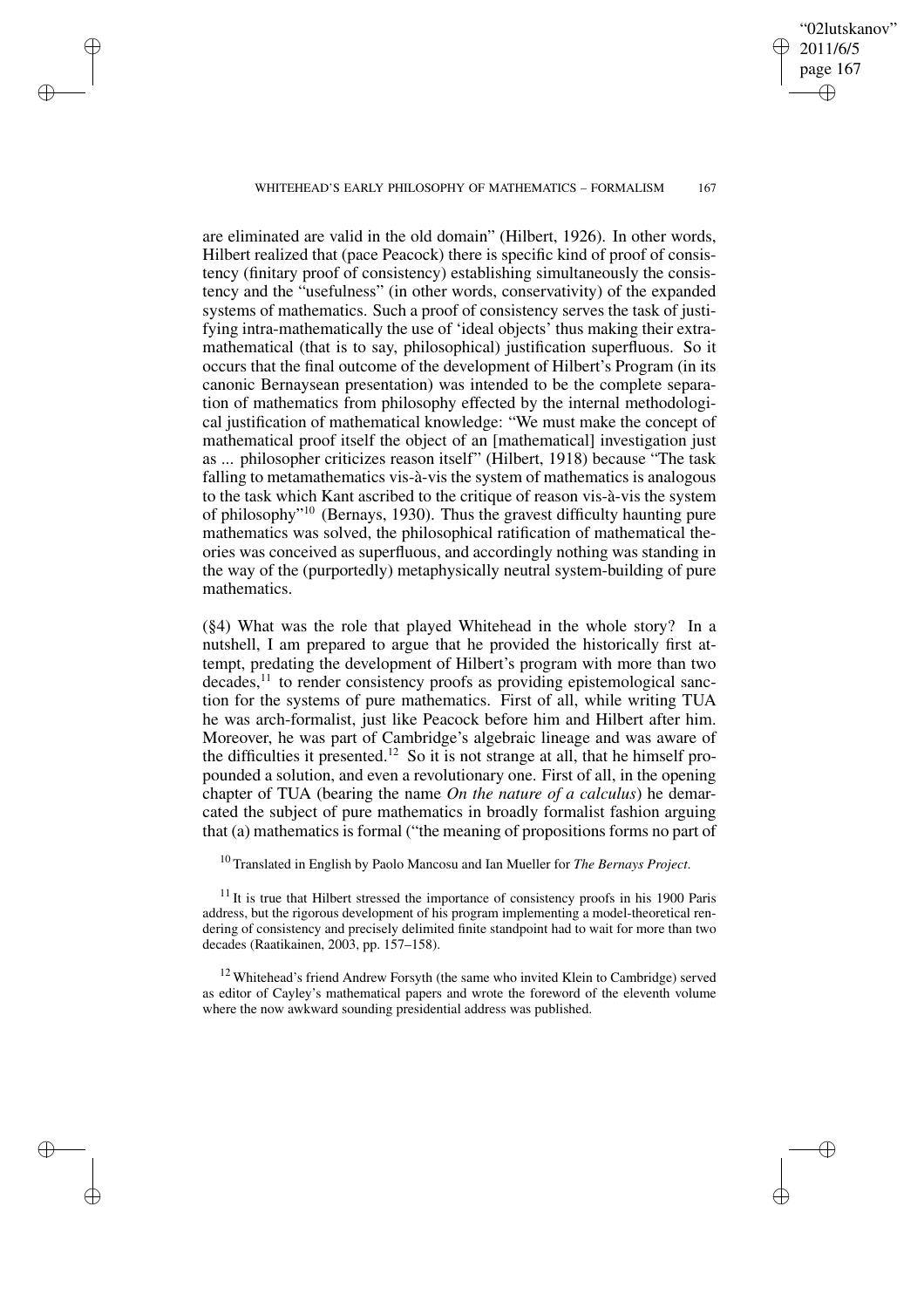"02lutskanov" 2011/6/5 page 168 ✐ ✐

✐

✐

#### 168 ROSEN LUTSKANOV

the investigation"); because (b) it deals with substitutive signs ("a substitutive sign is a means of not thinking about the meaning which it symbolizes"); hence (c) it is a calculus ("the art of manipulation with substitutive signs") and can be studied "apart from any attention to the meaning to be assigned to the sign"; finally (d) it is evident that, conceived in such a way it "avoids the necessity of inference and replaces it by an external demonstration"<sup>13</sup> (Whitehead, 1898, pp. 3–10). In this way it becomes clear that Whitehead, just like Peacock before him and Hilbert after him, conceived mathematical demonstration not as intellectual operation on mental contents captured by interpreted signs but as physical manipulation with (generally not interpretable) marks on paper. Because of this fact his approach became vulnerable to the difficulties indicated by De Morgan more than half a century ago: "The difficulty is this: the symbol  $(-1)^{1/2}$  is absolutely without meaning<br>when it is andequated to interpret it as a number; but algebraic transformawhen it is endeavored to interpret it as a number; but algebraic transformations which involve the use of complex quantities of the form  $a + bi$  where  $a$  and  $b$  are numbers and  $i$  stands for the above symbol, yield propositions which do relate purely to number ... The difficulty was solved by observing that ... the laws of Algebra ... depend entirely on the convention by which it is stated that certain modes of grouping the symbols are to be considered as identical" (Whitehead, 1898, p. 10). In other words, Whitehead's way to tackle with imaginaries was based on the discrimination between 'pure mathematics' ("referring to the world of ideas created by convention") and 'applied mathematics' ("referring to the world of existing things by the mediation of an act of abstraction").<sup>14</sup> The importance of this division lies in the fact that the notions of pure mathematics have no existential import (because of its conventional character) while the notions of applied mathematics

 $13$  The discrimination between "inference" and "external demonstration" was borrowed from Bradley who mentioned that "When in ordinary fact some result can be seen and is pointed out, perhaps no one would wish to call this 'demonstration'. It is mere perceiving or observation. It is called demonstration when, to see the result, it is necessary for us first to manipulate the facts; when you show within and by virtue of a preparation you are said to demonstrate. But if the preparation experiments outwardly, if it alters and arranges the external facts, then the demonstration is not an inference. It is inference when the preparation is ideal, where the rearrangement which displays the unknown fact is an operation in our heads" (Bradley, 1883, p. 225).

 $14$  This crucial distinction was stressed again by Whitehead even a decade later, when his past allegiance with formalism was over: "In any consideration of the principles of mathematics two distinct subjects should be kept separate — namely (1) the nature of mathematical propositions considered in themselves apart from any admixture of particular application and (2) the discussion of the groups of particular facts which are special cases of mathematical truth. These two subjects are respectively the problem of the nature of mathematics, and that of the applications of mathematics" (Whitehead, The Philosophy of Mathematics, 1910, p. 235).

✐

✐

✐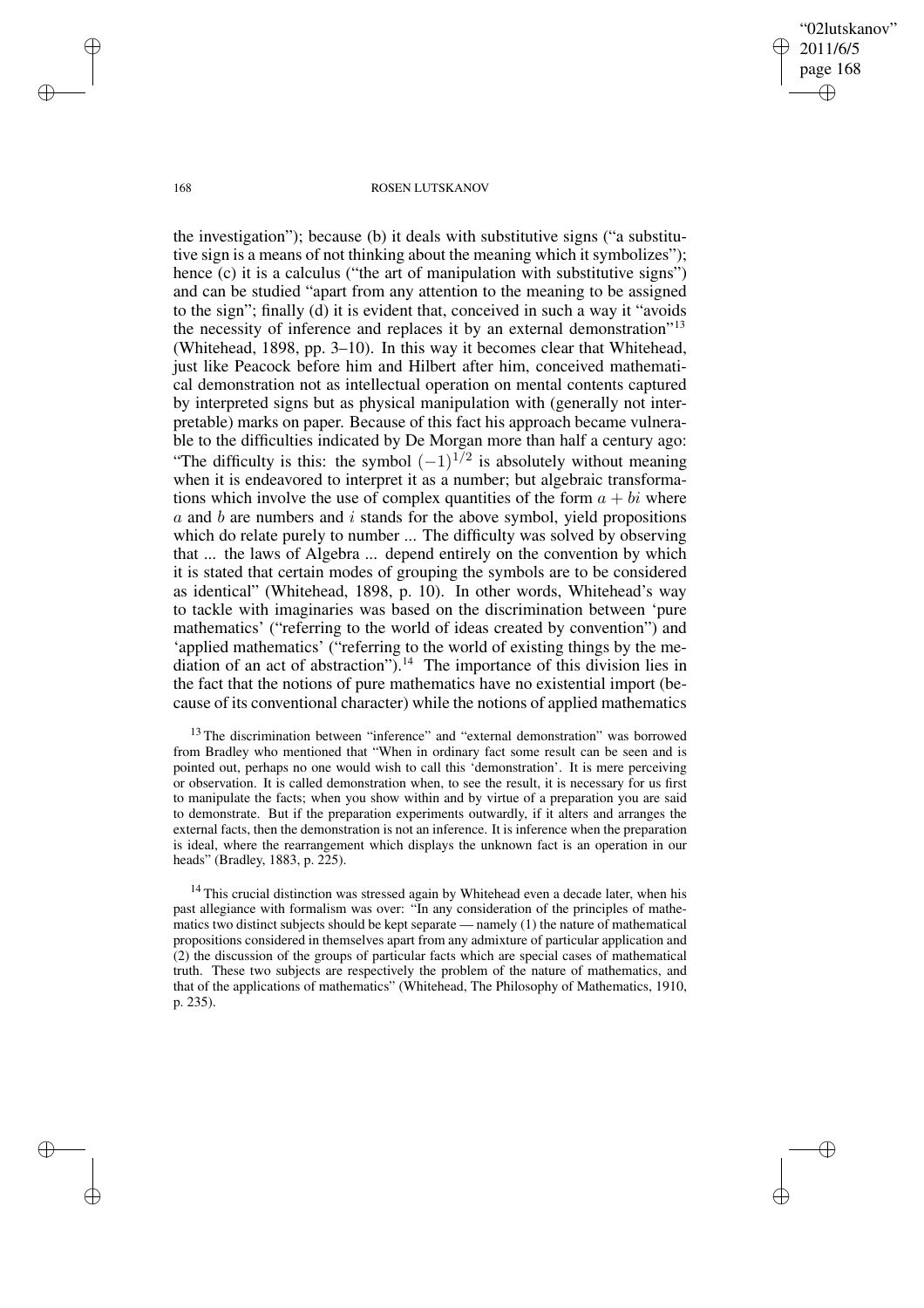#### WHITEHEAD'S EARLY PHILOSOPHY OF MATHEMATICS – FORMALISM 169

✐

✐

✐

✐

"02lutskanov" 2011/6/5 page 169

✐

✐

✐

✐

have existential import (which is trivial consequence of the circumstance that they are conceived as "referring to the world of existing things"). Furthermore, the lack of existential import of the axiomatically defined concepts of pure mathematics implies that "they require for their verification no more than a mere test of self-consistency" while the abstracted from experience concepts of applied mathematics "require for their verification something more than self-consistency, namely, truth" (Whitehead, 1898, p. vii). In effect, the epistemological innovation of Whitehead's formalism (which, as we mentioned earlier, was a predecessor of Hilbert's variety of formalism) was concerned with the realization that "Mathematical reasoning is deductive in the sense that it is based upon definitions which, as far as the validity of reasoning is concerned (apart from any existential import), need only the test of self-consistency. Thus no external verification of definitions is required in mathematics, as long as it is considered merely as mathematics" (Whitehead, 1898, p. vi). Precisely here lies the motivation to view Whitehead's position as a formalist one: by discriminating rigorously between pure and applied mathematics he rendered the first as abstract calculus whose locutions are to be seen "nonsemantically", i.e. as having no relation to meaning or truth whatsoever. What is new here is that "p is consistent" is seen to imply not "p is possibly true" (as was recognized at least from Leibniz onwards) but "p is (simply) true" (in the just examined sense of abstract validity in the world of ideas).

Consequently, no conceptual elucidation was conceived as necessary for the properly defined 'imaginary' entities of abstract algebra: "Not only the practical men, but also men of letters and philosophers have expressed their bewilderment at the devotion of mathematicians to mysterious entities which by their very name are confessed to be imaginary ... Are the incommensurable numbers properly called numbers? Are the positive and negative numbers really numbers? Are the imaginary numbers imaginary, and are they numbers? — are types of futile questions" (Whitehead, 1911, p. 87). In this context it becomes important to note that in the beginning of XX century the idea of the philosophical neutrality of pure mathematics was attributed explicitly to Whitehead: "Mr. Whitehead's eminence as a mathematician, especially as a philosophical mathematician, made it necessary to examine his views on this particular question [the justification of imaginary numbers] ... because these views have evidently to some extent imposed themselves on mathematicians. This influence is very marked in the article Algebra of vol. XXV of the *Encyclopaedia Britannica* [where it is said that] the progress of analytical geometry led to a geometrical interpretation both of negative and of imaginary quantities [and subsequently] it was at last realized that the laws of algebra do not depend for their validity upon any particular interpretation ... the only question is whether these laws do or do not involve any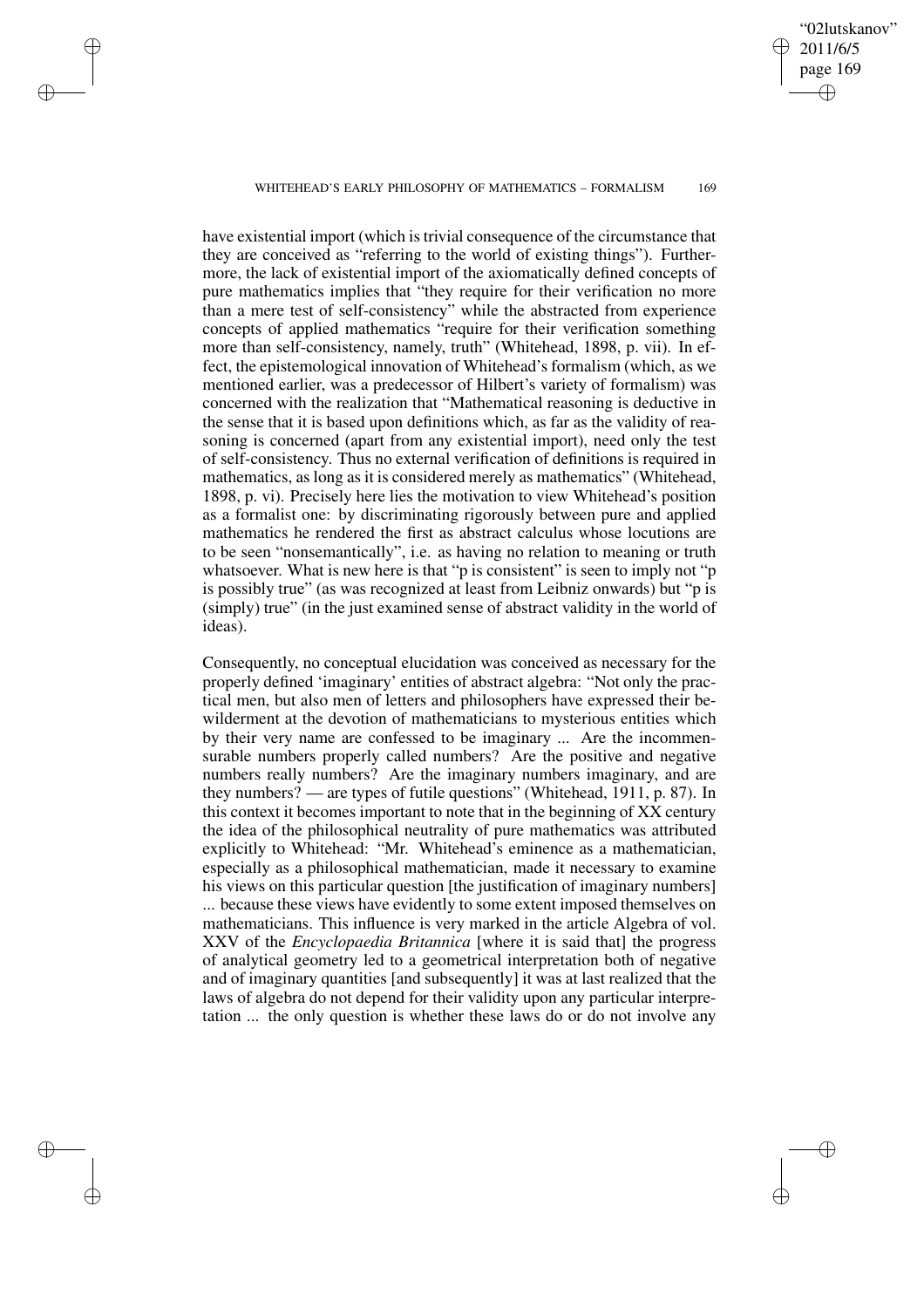✐

✐

#### 170 ROSEN LUTSKANOV

logical contradiction"<sup>15</sup> (Berkeley, 1910, p. 83). So it seems obvious that Whitehead was the first "philosophical mathematician" to claim that consistency proofs provide epistemological justification for the implementation of numerically non-interpretable signs in the formal systems of pure mathematics. What Hilbert did was to add the 'finiteness' requirement motivated by his own epistemological position expressly qualified as 'finite standpoint' (finite Einstellung).

\*\*\*

I hope that what was said up to this point at least makes plausible the claim that Whitehead's role in the history of formalism is grossly underestimated; that he was the first to suggest a possible way to free mathematics from the reign of philosophy. When we become aware of this fact, many new and equally important questions start to pop up, for example: (a) To what extent his early ("formalist") views on the nature of mathematics were preserved in his later work?; (b) To what extent Whitehead's formalism took part in the shaping of Hilbert's metamathematical program? It is strictly impossible to answer these questions here, the most I can do is to provide some sketchy and inconclusive suggestions. As far as the first question is concerned, there are two things to be said. On the one hand, Whitehead expressly rejected his earlier views on mathematics affirming that "the formalist position [adopted in TUA], whilst it has the merit of recognizing an important problem, does not give the true solution" (Whitehead, 1910, p. 239). On the other hand, even in his Lowell lectures Whitehead stressed the importance of pure mathematics as general ontology which is in perfect accordance with his earlier formalism.<sup>16</sup> As far as the second question is concerned, no trustworthy answers are available. It is certain that Whitehead met Hilbert at the International Congress of Mathematicians that was held in Paris in 1900 but no

<sup>15</sup> Whitehead wrote a crushing review of "Mysticism in modern mathematics" but nevertheless accepted almost completely Berkeley's assessment of TUA; moreover, Berkeley's book is important here only as an indication of the way TUA was understood (or misunderstood) in the first years of the XXth century.

<sup>16</sup> According to the Lowell lectures, "The point of mathematics is that in it we have always got rid of the particular instance, and even of any particular sorts of entities" (Whitehead, Science and the Modern World, 1925, p. 31). But to say that mathematics does not study "any particular sort of entity" is the same as to say that mathematics disregards the particular meanings of the signs it manipulates with, which is the essence of formalism. Moreover, to say that it does not study anything in particular is the same as to say that it studies everything in general, which qualifies mathematics as some sort of general ontology. This interpretation is perfectly in line with the conception of "speculative philosophy" as "generalized mathematics", that was presented in Whitehead's major opus *Process and Reality* (Desmet, 2008).

✐

✐

✐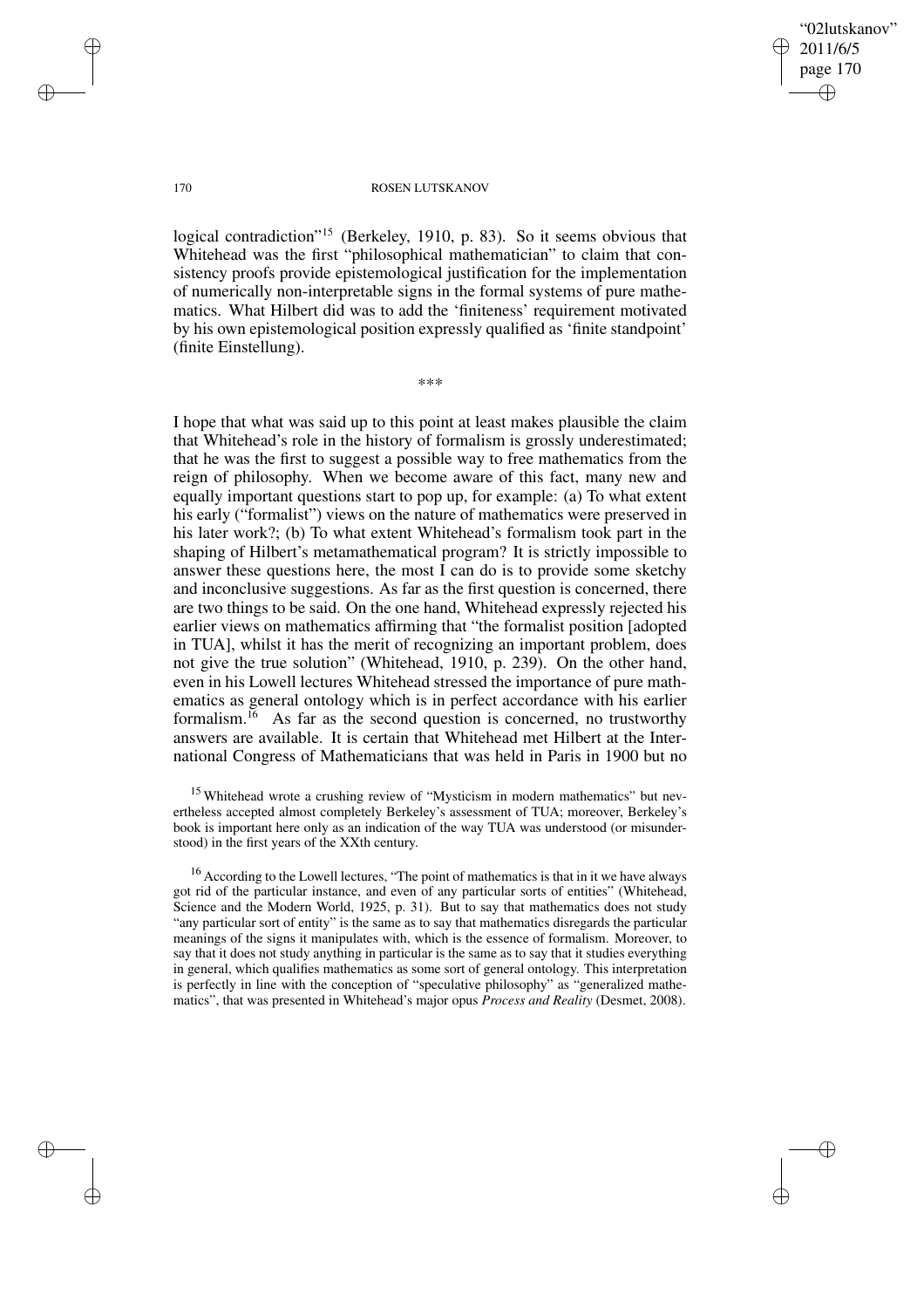"02lutskanov" 2011/6/5 page 171 ✐ ✐

✐

✐

#### WHITEHEAD'S EARLY PHILOSOPHY OF MATHEMATICS – FORMALISM 171

additional information about their encounter is readily available.<sup>17</sup> What is sure is that no history of formalism in particular (or of philosophy of mathematics in general) could be regarded as complete without better appreciation of Whitehead's *Treatise on Universal Algebra*. It played important part in the formation of XX century abstract mathematics and the general philosophical outlook which shapes up and rounds off its theoretical practice.

✐

✐

✐

✐

Institute for the Study of Societies and Knowledge Bulgarian Academy of Sciences Moskovska 13A Str., Sofia, Bulgaria E-mail: rosen.lutskanov@gmail.com

## **REFERENCES**

- Berkeley, H. (1910). *Mysticism in modern mathematics*. Oxford: Oxford University Press.
- Bernays, P. (1930). Die Philosophie der Mathematik und die Hilbertsche Beweistheorie. *Blatter fur deutsche Philosophie*, 4, 326–367.
- Bochenski, I. (1970). *History of Formal Logic*. Amsterdam: North-Holland Publishing Company.
- Boole, G. (1854). *The Laws of Thought*. London: Macmillan & Co.
- Bradley, F.H. (1883). *The Principles of Logic*. London: Kegan Paul, Trench and Co.
- Brouwer, L.E. (1913). Intuitionism and Formalism. *Bulletin of the American Mathematical Society*, 20, 81–96.
- Cayley, A. (1896). Presidential Address to the British Association. In *Collected Mathematical Works* (Vol. xi, pp. 429–459). Cambridge: Cambridge University Press.
- Dawson, A. (2008). Whitehead's Universal Algebra. In M. Weber, & W. Desmond (Eds.), *Handbook of Whiteheadian Process Thought* (Vol. II, pp. 67–86). Frankfurt: Ontos Verlag.
- De Morgan, A. (1910). *On the study and difficulties of mathematics*. Chicago: Open Court Publishing Company.

<sup>17</sup> According to one of the anonymous referees, the actual connection between the Cambridge School and Hilbert's work is probably established not by Whitehead, but by Hermann Hankel. I agree on this point with the sole remark that the work of Heinrich Heine ("Die Elemente der Funktionenlehre", 1872) and Carl Thomae ("Elementare Theorie der Analytischen Funktionen einer komplexen Veränderlichen", 1898) is equally important in this context (Simons, 2009, pp. 293–294). Even if this is so, my claim remains intact, because I did not suppose any sort of "causal influence" of Whitehead on Hilbert. My concern was the history of ideas, not of men and their dealings.